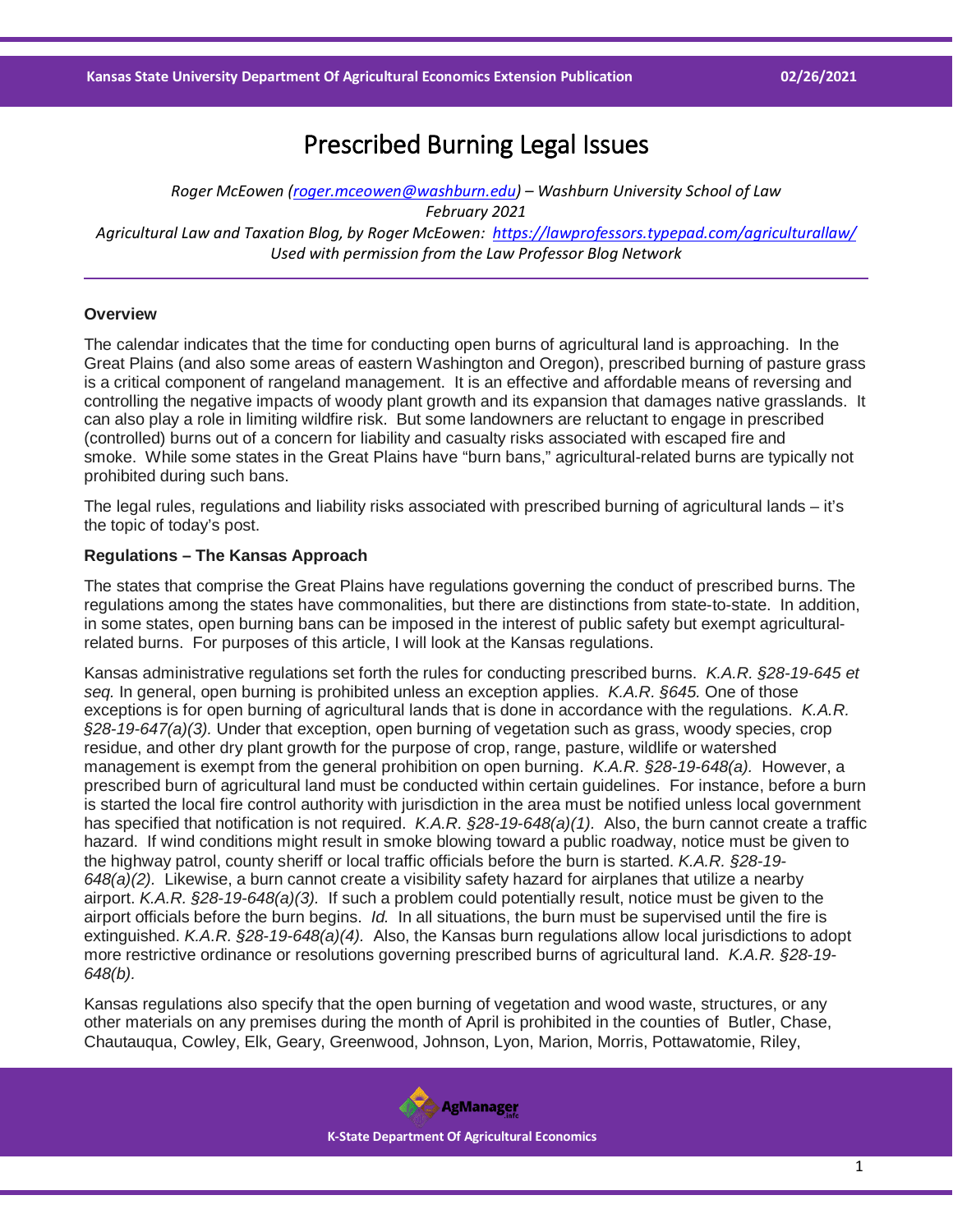Sedgwick, Wabaunsee, and Wyandotte counties. *K.A.R. §28-19-645a(a).* This is the Flint Hills region of Kansas – some of the most abundant pasture ground in the United States. However, certain activities are allowed in these counties during April. For instance, the prescribed burning of agricultural land for the purposes of range or pasture management is allowed, as is the burning of Conservation Reserve Program (CRP) land that is conducted in accordance with the requirements for a prescribed burn of agricultural land. *K.A.R. §28-19-645a(b)(1).* Open burning during April is also allowed in these counties if it is carried out on a residential premise containing five or less dwelling units and incidental to the normal habitation of the dwelling units, unless prohibited by any local authority with jurisdiction over the premises. *K.A.R. §28- 19-645a(b)(2).* Also, open burning is allowed for cooking or ceremonial purposes, on public or private lands regularly used for recreational purposes. *Id.*

Non-agricultural open burning activities must meet certain other requirements including a showing that the open burning is necessary, in the public interest and not otherwise prohibit by any local government or fire authority. *K.A.R. §28-19-647(b).* These types of open burning activities must also be conducted pursuant to an approved written request to the Kansas Department of Health and Environment that details how the burn will be conducted, the parameters of the activity, and the location of public roadways within 1,000 feet as well as occupied dwelling within that same distance. *K.A.R. §§28-19-647(d)(2)(E-F).* The open burning of heavy oils, tires and tarpaper and other heavy smoke-producing material is not permitted. *K.A.R. §28-19- 647(e)(2).* A burn is not to be started at night (two hours before sunset until one hour after sunrise) and material is not to be added to a fire after two hours before sunset. A burn is not to be conducted during foggy conditions or when wind speed is less than five miles-per-hour or greater than 15 miles-perhour. *K.A.R. §§28-19-647(e)(3-5).*

### **Legal Liability Principles**

As noted above, Kansas regulations require that an agricultural prescribed burn is to be supervised until the fire is extinguished. But sometimes a fire will get out of control even after it is believed to be extinguished and burn an adjacent property resulting in property damage. How does the law sort out liability in such a situation?

**Negligence.** In general, as applied to agricultural burning activities, the law applies one of three possible principles. One principle is that of negligence and the other is that of strict liability. The negligence system is a fault system. For a person to be deemed legally negligent, certain conditions must exist. These conditions can be thought of as links in a chain. Each condition must be present before a finding of negligence can be obtained. The first condition is that of a legal duty giving rise to a standard of care. How is duty measured? To be liable for a negligent tort, the defendant's conduct must have fallen below that of a "reasonable and prudent person" under the circumstances. A reasonable and prudent person is what a jury has in mind when they measure an individual's conduct in retrospect - after the fact, when the case is in court. The conduct of a particular tortfeasor (the one causing the tort) who is not held out as a professional is compared with the mythical standard of conduct of the reasonable and prudent person in terms of judgment, knowledge, perception, experience, skill, physical, mental and emotional characteristics as well as age and sanity. For those held out as having the knowledge, skill, experience or education of a professional, the standard of care reflects those factors. For example, the standard applicable to a professional veterinarian in diagnosing or treating animals is what a reasonable and prudent veterinarian would have done under the circumstances, not what a reasonable and prudent *person* would do.

If a legal duty exists, it is necessary to determine whether the defendant's conduct fell short of the conduct of a "reasonable and prudent person (or professional) under the circumstances." This is called a breach, and is the second element of a negligent tort case.

Once a legal duty and breach of that duty are shown to exist, a causal connection (the third element) must be established between the defendant's act and (the fourth element) the plaintiff's injuries (whether to

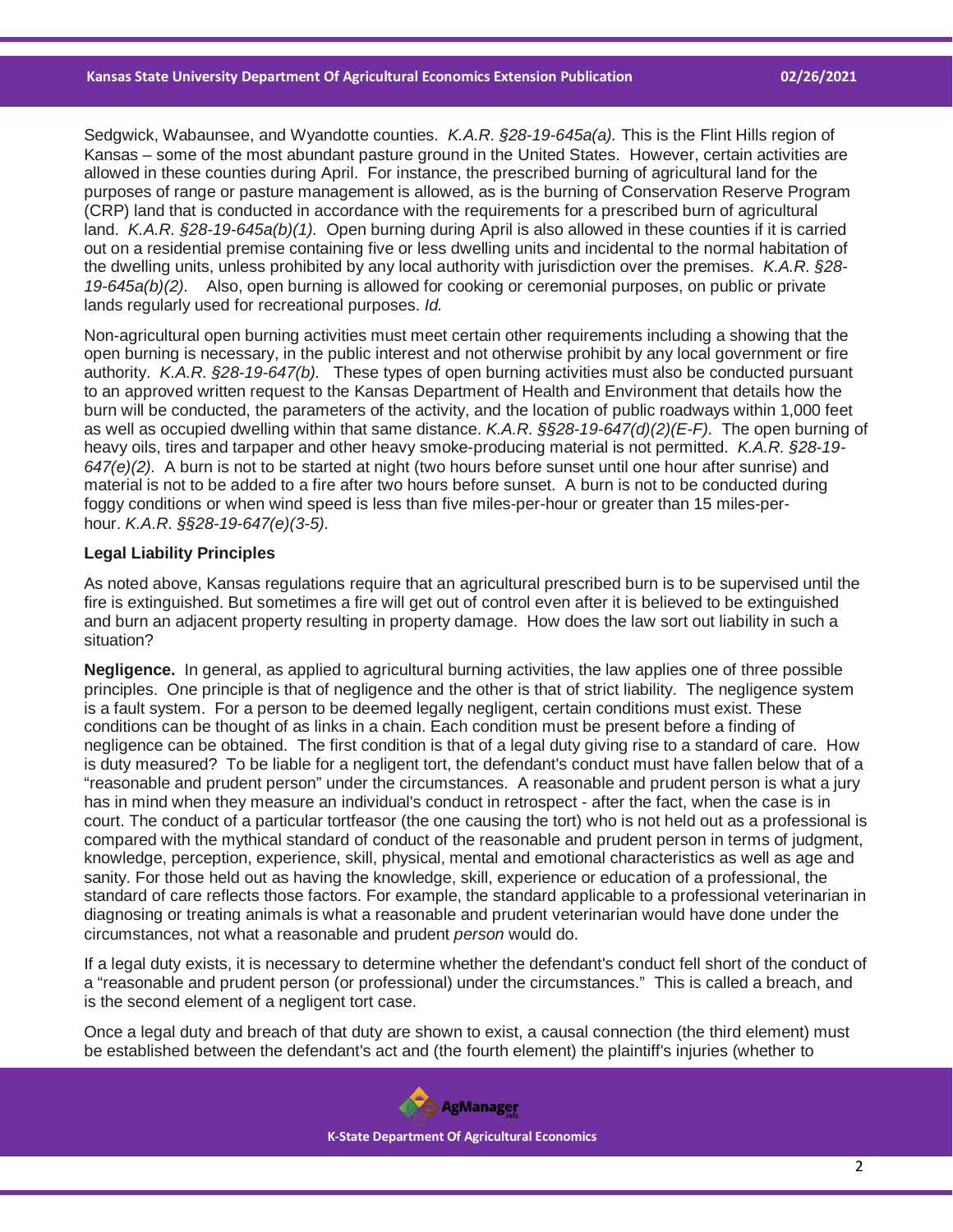person or property). In other words, the resulting harm to the plaintiff must have been a reasonably foreseeable result of the defendant's conduct at the time the conduct occurred. Reasonable foreseeability is the essence of causality (also known as proximate cause). For example, assume that a Kansas rancher has followed all of the rules to prepare for and conduct a prescribed pasture burn. After conducting the burn, the rancher banks the fire up and leaves it in what he thinks is a fairly safe condition before heading to the house for lunch. Over lunch, the wind picks up and spreads the fire to an adjoining tract of real estate. If the burning of the neighbor's property was not reasonably foreseeable, an action for negligence will likely not be successful. However, if the wind was at a high velocity before lunch and all adjoining property was extremely dry, it probably was foreseeable that the fire would escape and burn a neighboring landowner's tract.

**Note:** For a plaintiff to prevail in a negligence-type tort case, the plaintiff bears the burden of proof to *all* of the elements by a preponderance of the evidence (just over 50 percent).

**Intentional interference with real property.** Another legal principle that can apply in to open burning activities, is intentional interference with real property. This principle is closely related to trespass. Trespass is the unlawful or unauthorized entry upon another person's land that interferes with that person's exclusive possession or ownership of the land. At its most basic level, an intentional trespass is the intrusion on to another person's land without the owner's consent. However, many other types of physical invasions that cause injury to an owner's possessory rights abound in agriculture. These types of trespass include dynamite blasting, flooding with water or residue from oil and gas drilling operations, erection of an encroaching fence, unauthorized grazing of cattle, raising of crops and cutting timber on another's land without authorization, and prescribed agricultural burning activities, among other things.

In general, the privilege of an owner or possessor of land to utilize the land and exploit its potential natural resources is only a qualified privilege. The owner or possessor must exercise reasonable care in conducting operations on the land so as to avoid injury to the possessory rights of neighboring landowners. The owner or possessor must exercise reasonable care in conducting operations on the land so as to avoid injury to the possessory rights of neighboring landowners. For example, if a prescribed burn of a pasture results in heavy smoke passing onto an adjoining property accompanied with a long-term residual smoke odor, the party conducting the burn could be held legally responsible for damages under the theory of intentional interference with real property even if the burn was conducted in accordance with applicable state regulations. *See, e.g., [Ream v. Keen, 112 Ore. App. 197, 828 P.2d 1038 \(1992\),](https://casetext.com/case/ream-v-keen-1?ref=ArRBZs!lo2KOY) aff'd, [314 Ore. 370, 838](https://casetext.com/case/ream-v-keen?ref=ArRBZs!umqdTV)  [P.2d 1073 \(Ore. 1992\).](https://casetext.com/case/ream-v-keen?ref=ArRBZs!umqdTV)*

**Strict liability.** Some activities are deemed to be so dangerous that a showing of negligence is not required to obtain a recovery. Under a strict liability approach, the defendant is liable for injuries caused by the defendant's actions, even if the defendant was not negligent in any way or did not intend to injure the plaintiff. In general, those situations reserved for resolution under a strict liability approach involve those activities that are highly dangerous. When these activities are engaged in, the defendant must be prepared to pay for all resulting consequences, regardless of the legal fault.

**Kansas liability rule for prescribed burning.** A strict liability rule could apply to a prescribed burn of agricultural land if the activity were to be construed as an inherently (e.g., extremely) dangerous activity. In Kansas, however, farmers and ranchers have a right to set controlled fires on their property for agricultural purposes and will not be liable for damages resulting if the fire is set and managed with ordinary care and prudence, depending on the conditions present. *See, e.g., Koger v. Ferrin, [23 Kan. App. 2d 47,](https://casetext.com/case/koger-v-ferrin?ref=ArRBZs!UBX2SL) [926 P.2d](https://casetext.com/case/koger-v-ferrin?ref=ArRBZs!UBX2SL)  [680 \(Kan. Ct. App. 1996\)](https://casetext.com/case/koger-v-ferrin?ref=ArRBZs!UBX2SL)*. In Kansas, at least at the present time, the courts have determined that there is no compelling argument for imposing strict liability on a property owner for damages resulting from a prescribed burn of agricultural land. *Id.*